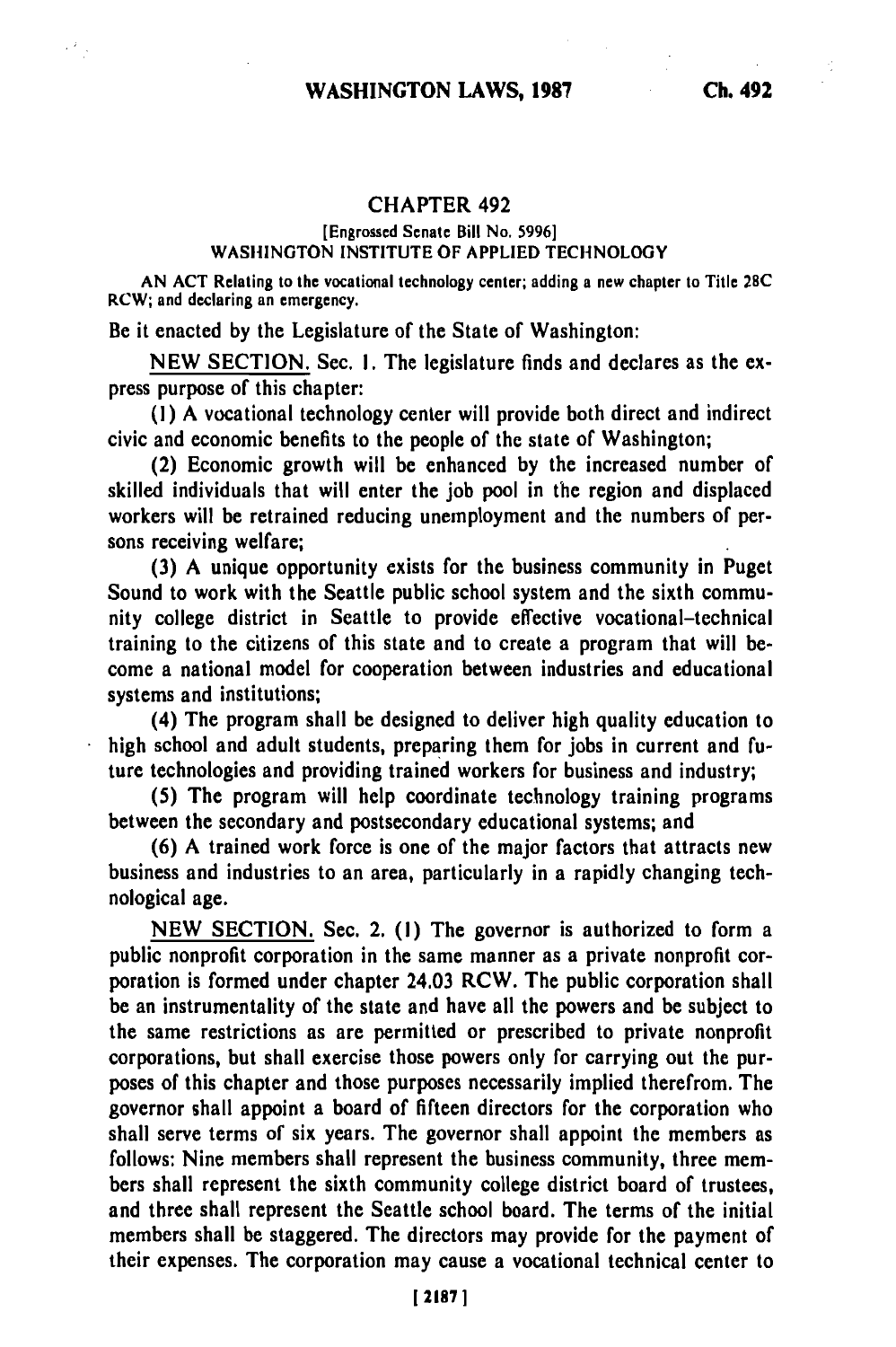**be** designed and constructed on a site in the city of Seattle. The center shall be named the Washington institute of applied technology.

(2) The powers and duties of the directors shall include:

(a) Having full authority and responsibility for management, policy decisions, curriculum development, and resource allocations 'involving the center;

**(b)** Employing a director of the center, who shall serve at the pleasure of the directors of the corporation;

(c) Working with the Seattle school district and the sixth community college district to use existing resources of the Seattle school district and the sixth community college district to provide services for all normal operating functions of the center, including but not limited to, payroll, personnel, accounting, and disbursement of funds, as authorized **by** the director;

**(d)** Working closely with the office of the superintendent of public instruction on all fiscal matters;

(e) Negotiating an agreement with the sixth community college district and the Seattle school district which will commit all parties to a plan of governance and operation of the center and the plan shall be completed and agreed upon within forty-five days after the effective date of this section;

**(f)** Hiring staff as necessary to negotiate, with the approval of the directors, with the applicable public or private service providers to conduct the instructional activities of the center. However, the directors shall not hire instructional staff or faculty;

**(g)** Designing and implementing the programs offered through the center, but the directors shall not cause a training program in the construction trades to be offered unless the program is approved **by** recognized trade groups in this state and the directors;

(h) Awarding appropriate diplomas or certificates of completion, or other evidence of satisfactory performance may be awarded as appropriate;

(i) Initiating and causing to be conducted research regarding the needs of businesses and industries in the region and the state for a work force with appropriate training and evaluating the center's programs and courses based upon the research;

**(j)** Preparing a budget for the center consistent with the requirements applicable to common school districts;

**(k)** Receiving such gifts, grants, and endowments from public or private sources as may be made from time to time, in trust or otherwise, for the use and benefit of the purposes of the center and expend the same or any income therefrom according to the terms of the gifts, grants, or endowments; and

**(1)** Charging tuition and fees that shall not be higher than that provid**ed** for community colleges under RCW **28B.15.502** and that comply with the applicable provisions under chapter **28B.15** RCW, including but not